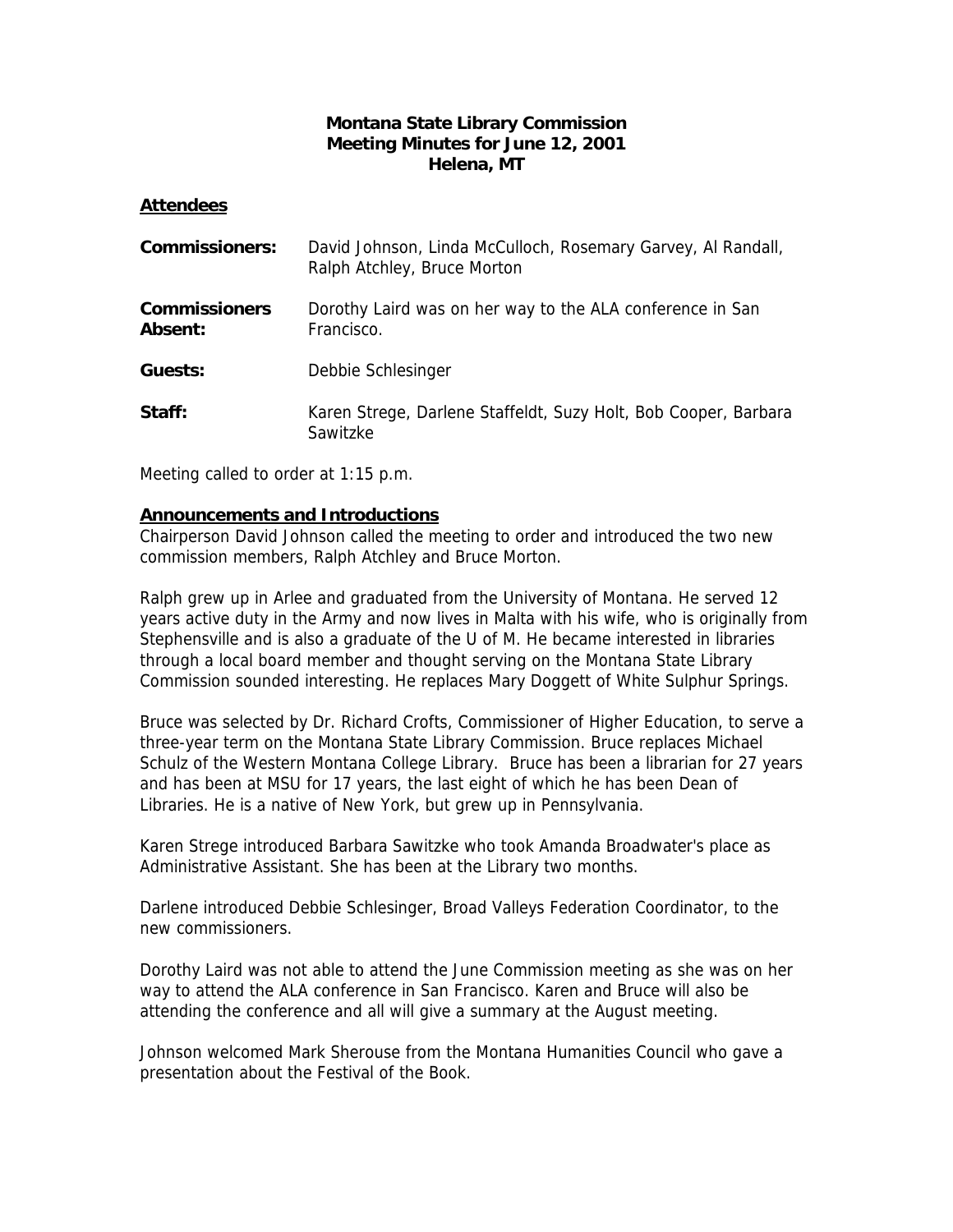Mark was at the State Library in December of 1998 to announce that the Montana Committee for the Humanities was becoming the Montana Center for the Book. Mark came to the commission meeting today to give a progress report and to talk about this year's Festival of the Book.

The umbrella under which everything else fits is the Montana Committee for the Humanities, a state-affiliated national endowment which is basically a grant-making entity. It provides grants for public programs in the humanities for conferences, workshops, lectures, seminars, media programs, research, websites and any other vehicle that can be used to convey the humanities, which include history, literature, philosophy, religion and jurisprudence. Humanities are the things that make life worth living.

There is also a Speakers Bureau, which is the largest in the state. It features 100 topics on Montana history and literature and does about 250 presentations a year throughout the state. It also includes a small media collection, mostly videos that deal with Montana.

The Montana Center for the Book is an affiliate of the Center for the Book in the Library of Congress. Its purpose is to promote literature, libraries and literacy. It has approximately 41 state affiliates. Montana joined in about 1990. In 1998, The Center for the Book was moved to the Montana Committee for the Humanities. Since then, it's been used to promote libraries, literature, literacy, books and reading. It produced the Montana Literary Map, which came out about a year ago. It also sponsors a nationwide writing contest for high school and junior high children titled Letters About Literature, which invites kids to write to an author living or dead about a book the student has read and what it has meant to them. A national winner is chosen and statewide winners are provided with a small cash gift.

Montana's Festival of the Book was started last year. Humanities Councils and Centers for the Book are very often sponsors for book festivals and there are quite a number of them around the country. So, although book festivals are nothing new, it's new to our state. The first one in Montana was held last year and it was surprisingly successful. There was a very gratifying turnout of about 4,000-5,000 people. Nearly all events were free and open to the public. The Festival was enormously successfully and the Committee is excited about doing it again. The format this year is similar to last year, except that it will cover three days. The Festival will again be held in Missoula on Thursday, Friday and Saturday, September 6-8. Once the Festival is established, it will be moved around to locations throughout the state. Activities will take place at the same downtown venues as last year and there will be the same mixture of readings, signings, panel discussions, exhibits and demonstrations. The Festival is intended for the general public. It is not an academic conference or a writer's conference, although academics and writers will be there.

One of the purposes of the Festival is to promote libraries. Library panels and library issues are dealt with. Last year there were several programs through the Missoula Public Library on the topic of Harry Potter and literature for children. There was a panel on first amendment issues and the topic of filtering. The Committee is very open and very eager to promote library issues and take them to the public for discussion and education. The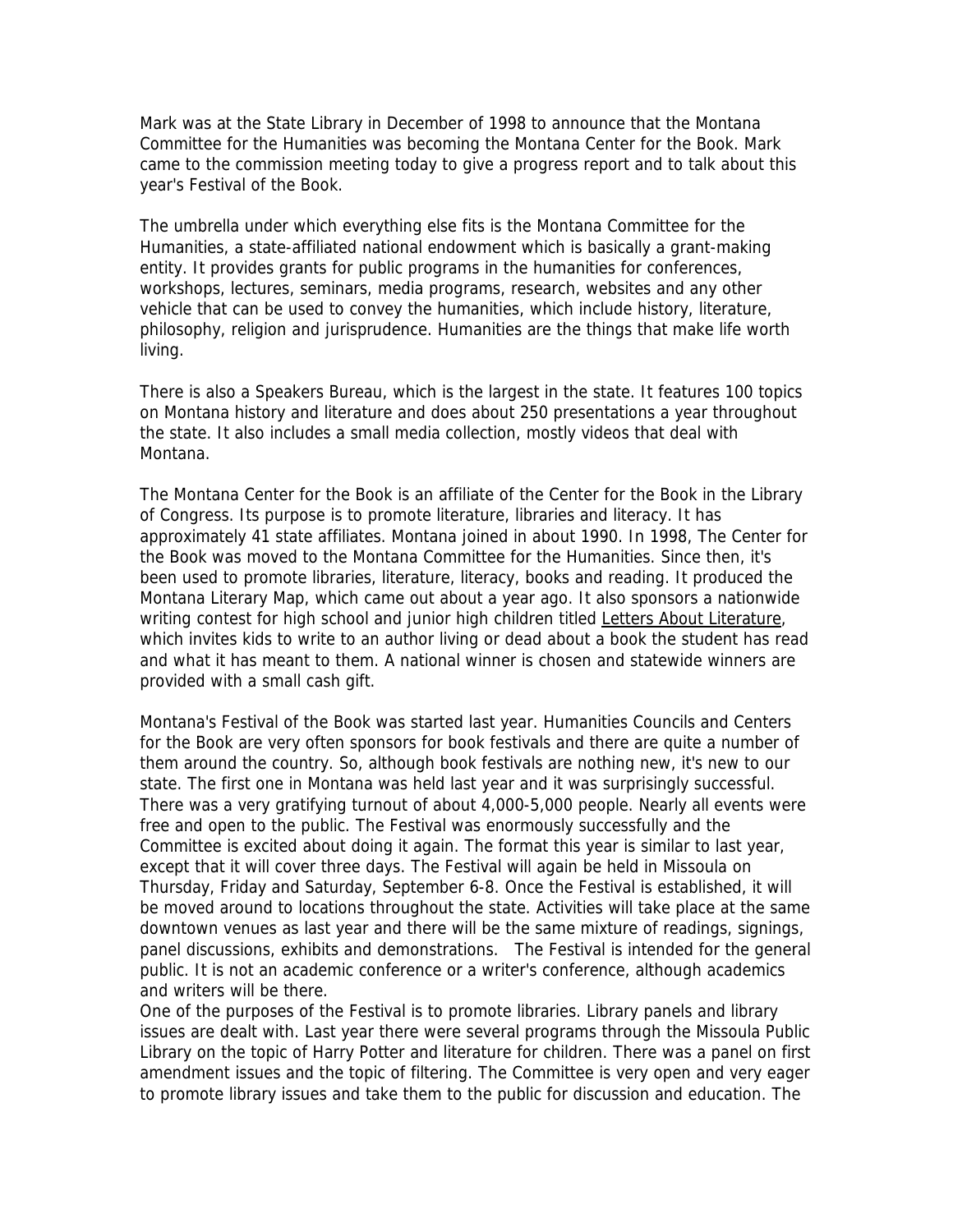Committee is very concerned that the Festival be a statewide deal. It will be moved around but benefits should occur all around the state. This year a series of mini-grants have been initiated for mini-festivals around the state. Any library, literary group or nonprofit organization can apply for a \$1,000 grant to do one. The Committee is hopeful that public libraries around the state will be involved in putting on such festivals. The gimmick for this year's Festival of the Book is a literary contest called Happy Tales. The idea is to rewrite the ending of a work of literature so that it is happy.

Linda McCulloch commented that she missed the Festival of the Book last year, but that's all anyone in Missoula talked about for months afterward.

Debbie Schlesinger commented that the State Librarian picked an excellent consultant group for the LSTA evaluation. Debbie had a one-on-one interview with Bill Wilson and was very impressed by his professionalism and by the questions asked and the follow-up questionnaire sent out.

#### **Minutes Adoption**

David Johnson asked if there were any changes or corrections to the minutes. Linda McCullough moved to approve the minutes from the April meeting. Al Randall seconded the motion and the motion carried.

#### **State Librarian's Report**

Karen Strege gave a report that Mary Doggett prepared regarding the time Karen, Mary, Suzanne Goodman and Mike Schulz spent in DC during the ALA Legislative Day. The group met with Dennis Rehberg and Senator Conrad Burns and a senior legislative assistant to Max Baucus to talk about library issues. Discussions involved the reauthorization of the federal library program, the Library Services and Technology Act. Suzanne gave a plea for support of ESEA, a federal education act, for diverting some of the money from the act into materials for school libraries. That subsequently passed the Senate and is now in the House. They also discussed copyright issues and gave their support to Dr. Robert Martin, former State Librarian of Texas, to head the Institute of Museums and Library Services.

Strege reported on a new opportunity from the Bill and Melinda Gates Foundation. A year ago the foundation came to Montana and installed high-end computing equipment and software in most of Montana's public libraries. The offer this time is to write a training program to expand the training component of the original grant. The foundation has offered approximately \$53,000 to implement a training program within the next 18 months, beginning in August. Strege has been working with a team including Darlene Staffeldt and Sue Jackson to write a grant to determine what types of training need to be provided and what venues they need to be provided in. The current plan is to offer three days of training in three different locations in the state using the same trainers and the same curriculum at each site. The training would take place in Missoula in June, in Bozeman in July and in Billings in August. Professional trainers who are knowledgeable about library technology would be hired. The training will probably be done in the summer of 2002.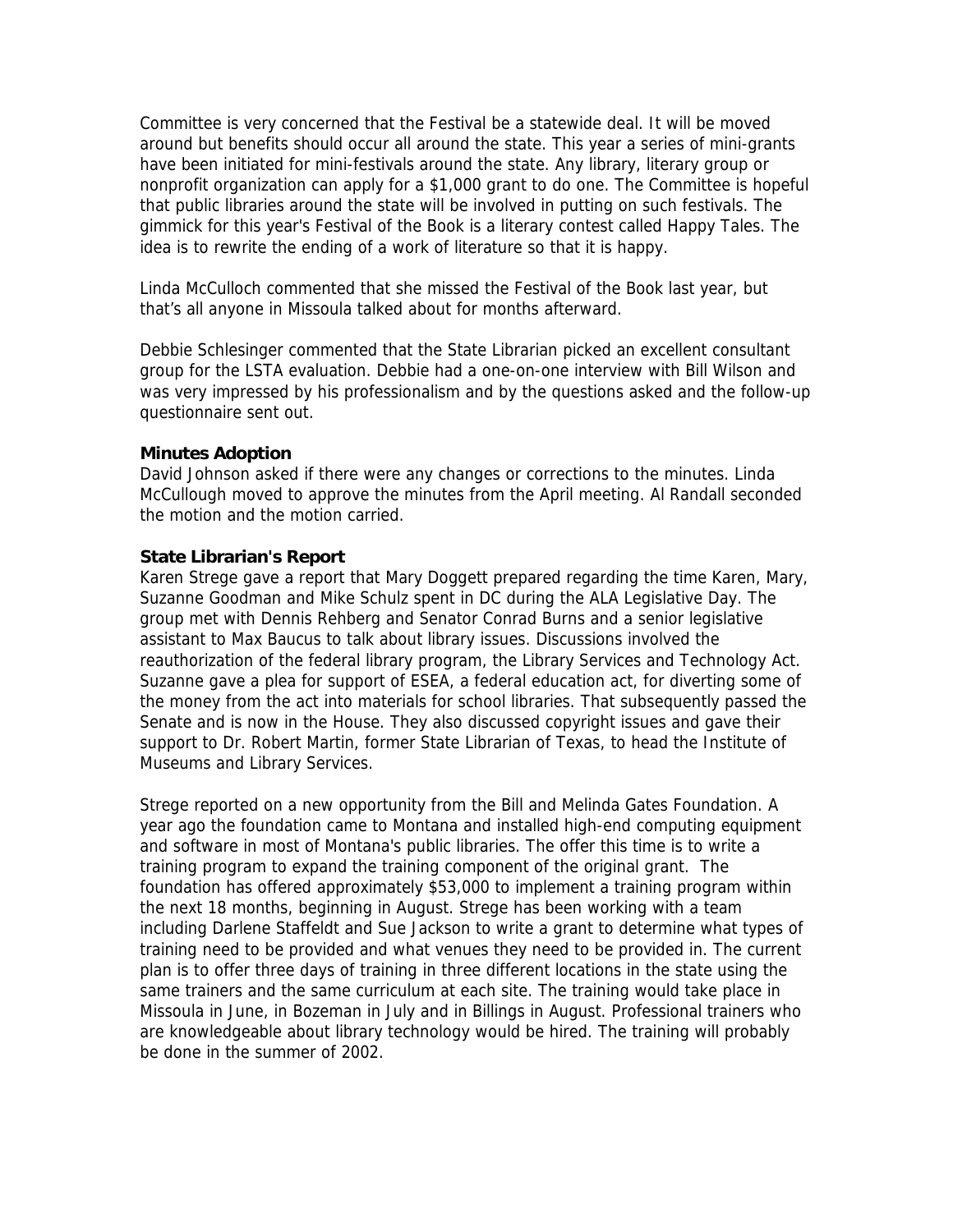Strege reported that SB 149, legislation to allow communities to form library districts, passed. An appointment has been made to go to Big Sky in August to discuss with the people there the possibility of becoming a library district. A guide to establishing library districts was prepared and will be mailed out soon.

The Big Bill, HD 124, which changed the way state and local governments transfer money, passed. Librarians and trustees are being encouraged to attend workshops being offered around the state to explain the changes.

SB 140, which would have changed Montana's Library Records Confidentiality Act, did not pass, but during the testimony it became apparent that there was a lot of misunderstanding about the law. Strege put out a guidance sheet for public libraries to explain things. While researching the guidance sheet, Strege found out that school libraries are in a different category and she needs to talk to the Superintendent of Public Instruction about library records confidentiality.

Jim Hill reported that SB 131 creates a Chief Information Officer, which will require the Library as an information agency to develop a plan for the future. The Library will submit its plan to the Department of Administration, which will review and comment on the Library's hardware and software purchases and possibly staffing issues.

Strege spoke about a federal law that is affecting schools and public libraries around the state. The Children's Internet Protection Act was an amendment to the education budget. It passed through the senate and house and was signed by Clinton. Strege believes the act is difficult to read and interpret. The State Library came up with an information sheet to help public libraries understand the law. CIPA affects the e-rate applications. Many public libraries apply for e-rate discounts for telecommunications services. This year when applying, libraries must check one of three boxes: 1) Not Compliant, but they plan to look into it. The library will have to keep documentation about steps they are taking to become compliant: talking to the board, doing research, attending ALA conference sessions on CIPA, etc. 2) Have installed filters on all public access machines and adopted an Internet use policy based on community input. 3) The library receives discounts for phone services only, so CIPA doesn't apply. Libraries are also obligated to follow CIPA if they receive LSTA funds, but that will not be effective until July of next year.

Bob Cooper commented that he has had over a dozen calls thanking the State Library for guidance and clarification since the informational sheets went out. Many people were relieved to hear they can make nonfinancial commitments and still be in compliance for this first year. This act affects federal money only; it doesn't affect ILL money. The ALA, ACLU and other groups have challenged CIPA in federal court and it is hoped that the court acts on the case by the end of December. Strege stated that in her opinion, CIPA places a lot of burden on school and public libraries to install filtering software that is not yet perfected and restricts a lot of sites that are constitutionally protected.

There are no financial reports on agenda this month. In August, Kris will have the final report for fiscal year 01 and the set-up for 02.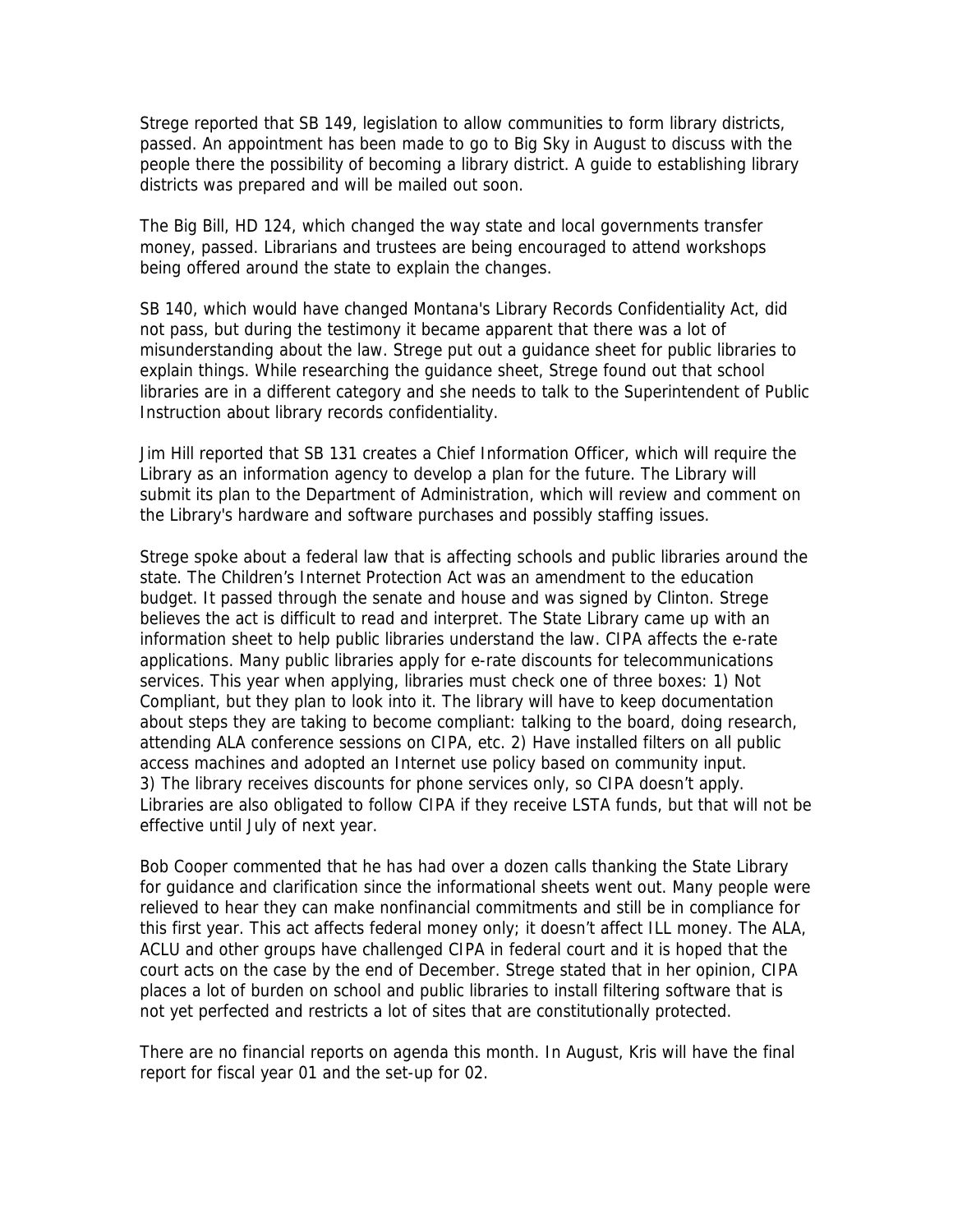## **Program One Updates**

Staffeldt extended thanks from Christie Briggs to Dorothy Laird for taking care of an outreach presentation in the Kalispell area for Briggs while she was out with back problems.

Staffeldt expressed her appreciation of the Utah State Library, which is providing free to our state library a number of twin vision Braille books, which are being made available to a number of TBL's younger readers who are learning Braille.

Staffeldt gave an update on the certification program of the public library standards. Two years ago the commission passed a set of 26 standards for public libraries to meet to enable them to provide better services to the public. Eight of the standards were tied to state aid. July 2001 is the deadline for public libraries to meet the standards. Letters were sent in mid-April reminding the libraries what standards they still need to meet and including a certification status form they could return to verify they had met the eight standards. At this point, 65 of the 79 public libraries have met the standards and are certified. Libraries were given the opportunity to apply for a deferral, if necessary, in which they could explain why it is a hardship for them to meet a particular standard thus far and what steps they will take to comply by next year. Four deferral requests have been received, and two of them have been responded to. A deferral was given to Drummond for hours of operation, but a deferral was denied to Stephensville for certification for the library director because she simply needs to enroll before August 25 to meet compliance. The other two deferrals are for Cut Bank for hours and Red Lodge for certification for its director. Those deferrals haven't been decided yet. Ten libraries didn't send the certification forms back in by the June 1 deadline. All were contacted by phone and it is expected that they will send the forms in this week.

#### **Program Seven**

Jim Hill reported that he had to issue a Reduction In Force letter to Kris Larson, a longtime staff member. She started out as a GIS technician and 4 years ago took a position as the Metadata Coordinator doing outreach and education. The position was funded fully by a contract with the Information Services Division of the Department of Administration. The funding for the position ends June 30, so Kris will be leaving as of the end of the month.

NRIS is currently recruiting for a Manager of User Services and Support, a new section created to address some problems NRIS has with outreach and education and training users how to use the tools available to them. This is the second recruitment for the position and applications are in. They will be looked at this week and the position should be filled shortly. The web manager position has been filled. It is a shared position with SLR. A lot of the web development that's been done has been in a haphazard manner. This is the first time a professional web developer has been hired, and although NRIS is proud of their site, they're hoping to resolve some of the serious problems of standardization throughout and making the interface easy to use for non-technical staff. John Nehring, who is currently working for Microsoft, has been hired for the position. He is coming to Helena because his wife has taken a position with the VA hospital. He will start in August.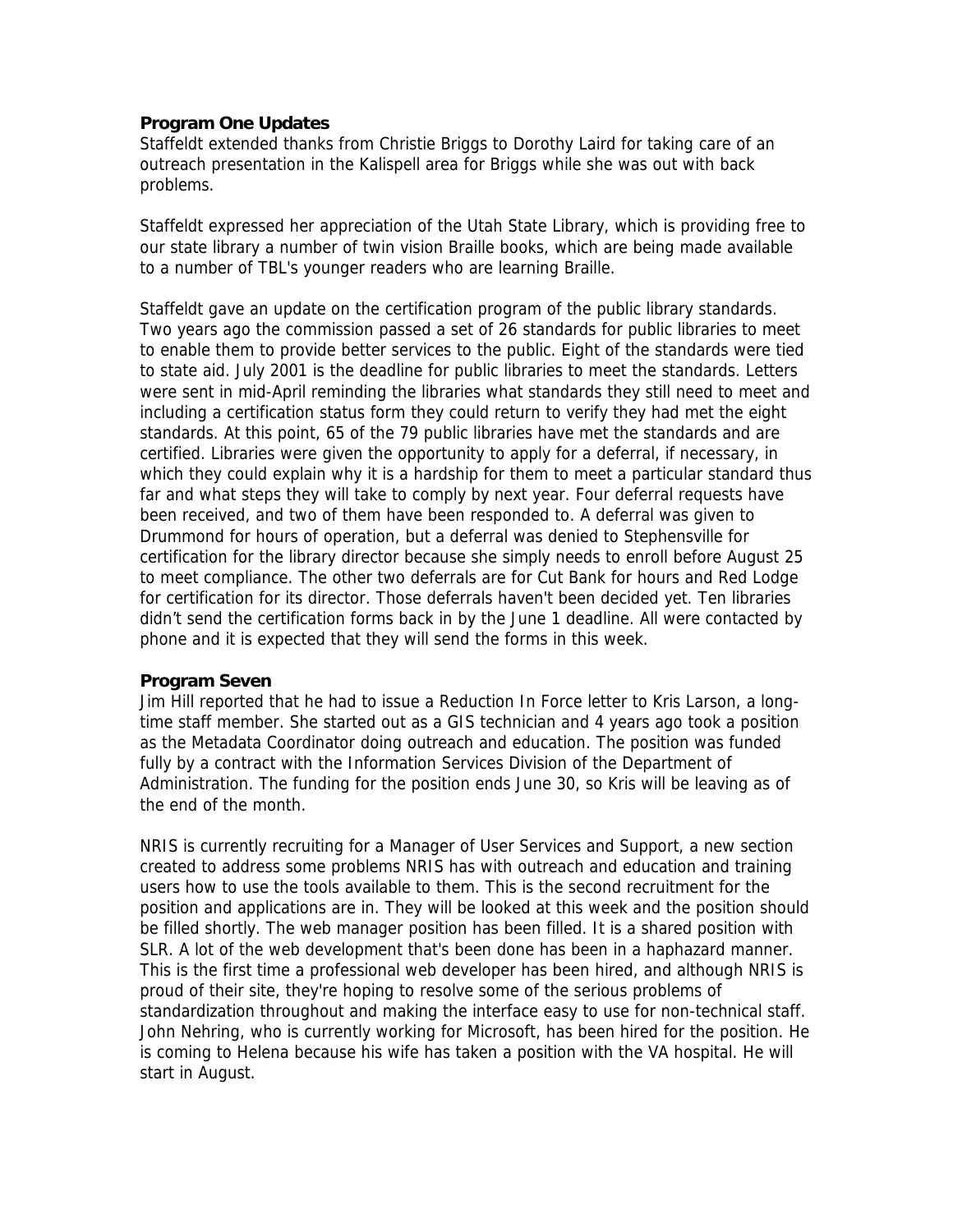The Legislative Audit Division has conducted an audit of Geographic Information Systems services throughout the state. There have been a lot of questions about what GIS is and why it's being done in several different places. There is a lot of misunderstanding about the fact that it's merely a tool used to manage information. The audit should go a long way in educating the legislative staff to the uses of GIS and why it is needed throughout the different agencies. NRIS uses GIS technology throughout all of its operations, so they are mentioned in the audit more than once. The audit seems positive. There will be some recommendations made about how state agencies can coordinate GIS services.

Hill noted that the State Library is becoming more dependent on the web platform for data assimilation, management and dissemination. State agencies, including the Library, are also more often becoming the target of hackers. The Library's website has been hacked, but to date it hasn't been serious. Typically, what it amounts to is electronic graffiti, which is fairly easily corrected. However, the NRIS and Library website security will be tightened up in an attempt to manage such problems.

#### **LSTA Reports**

Staffeldt modeled the t-shirt from the Summer Institute, which was held in Butte at the Montana Tech campus June 10–15. Thirty-five library directors and assistant directors spent the week getting leadership, computer and web training and participating in a variety of activities. This is the second Institute held. Last year's was in Billings. The librarians feel the Institutes are a good source of information and education, and the feedback has been positive.

Staffeldt presented the recommendations from the Networking Taskforce after screening by the Review Committee for this year's Montanaiana Grants. In order to encourage smaller libraries to apply for grants this year, workshops were offered on submitting grants and libraries had the opportunity to submit grants early for review by staff members, who would then make suggestions for changes or improvements. The MLN staff is looking into purchasing some software that could be put on the MLN Gateway to assist libraries in writing grants. Two of the seven Montanaiana Grant projects were recommended for funding at \$5,000 each. One project, out of Lewistown Public Library, is to digitize 400 photographs of Central Montana. The other one is a Montana authors database out of Mansfield Library at the University of Montana.

Did a number of things this year to encourage smaller libraries to apply. The numbers of grants this year was down considerably from last year even though previous applicants were called and encouraged to apply again and assistance was offered in writing grants.

Randall questioned whether it would be possible to extend the deadline in order for the other grants to be improved and resubmitted. Staffeldt responded that the timeline would be a concern because the money has to be expended by September 2002 and they like to give grant recipients at least a year to complete their projects. Morton asked whether the underlying philosophy behind the program was to give libraries the experience of dealing with technology or to give e-access to Montana topics. Staffeldt and Cooper explained that although libraries gain technological knowledge and skills from the projects, the emphasis is on getting Montana content on the gateway.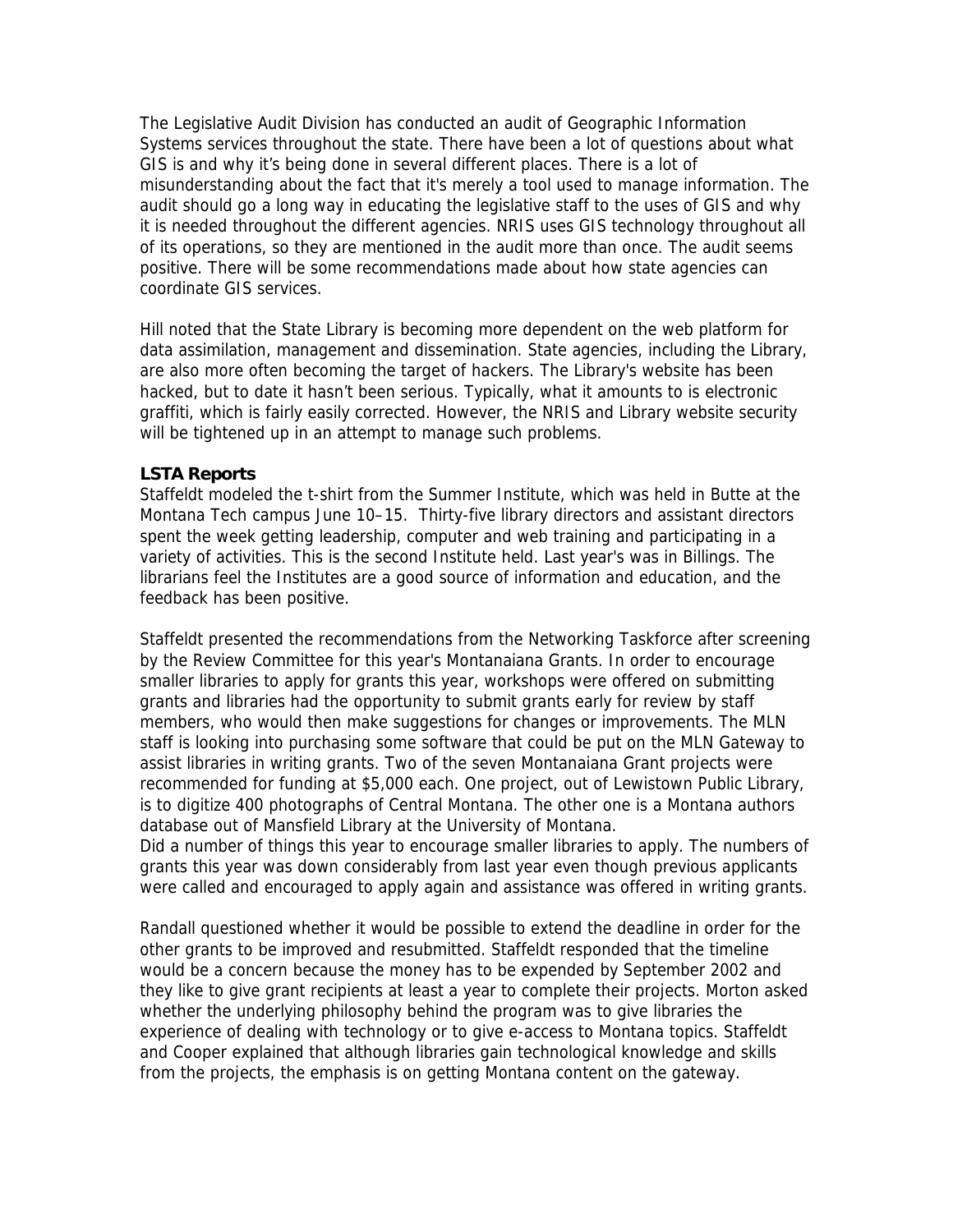Debbie Schlesinger recommended coming to a consensus about what projects to do and then using LSTA funds to hire someone to do them. Staffeldt said she would take Schlesinger's recommendation to the Task Force.

At the last commission meeting it was decided not to renew the Advisory Council, at least for this year. That left a small balance of LSTA funds. The Commission had previously decided that any leftover money would go to the Montana Library Network project. Staffeldt requested that \$2,500 of that money be used to contract with Cindy Christin, the youth services librarian at the Bozeman Public Library, to provide statewide coordination of the summer reading program. Five years ago the Library was forced to cut funding to statewide children's services. Now there are some resources available and a person willing to coordinate a summer reading program. While it won't solve all the children's services issues around the state, it will allow some coordination to provide some needed services. The money would not be used to create a position; Christin would be on a one-year contract only. Next year the program will be reviewed to see how the state responds and to decide if the contract should be renewed. Christin is also willing to take some of the phone calls dealing with children's services that Staffeldt and her staff now handle.

Staffeldt reported that there are enough libraries enrolled to meet the OCLC contract. Numbers for the Gale database aren't finalized yet.

#### **Madison & Lake County Library Improvement Project**

The state library has a continued concern for those counties that don't have organized systems of libraries. Efforts have been made through library improvement projects to target certain counties that have problems in providing quality library services because they don't have a system of libraries in place. These counties have been targeted for assistance in consolidating their municipal libraries into a county system and in passing a supporting levy to fund the libraries. Madison County was the first county targeted last year. Work was done with the four existing library communities to bring an issue before the voters to consolidate the libraries. The State Library used \$40,000 to assist the local planning group, the Library Improvement Project Advisory Committee, to design projects to demonstrate the value of countywide library services and to educate the voters on the value of a countywide system. There was a lot of support from the local libraries, which struggle from year to year with budget constraints. A number of projects demonstrating library services were designed. A petition was put on the ballot. Voters passed the consolidation issue but didn't pass the supporting levy. The county commissioners and the county library board of Madison County are now in a difficult position. They are going to attempt to educate the voters to the importance of the consolidated library system and attempt the levy again in 2002. The LSTA project has officially concluded there, but the State Library is still providing consultation services at the county library board's request.

A similar project was started in Lake County this past year. This is a 2-year project with a total of \$100,000 granted to it. Lake County is about three times the size of Madison County, so it is a more complicated project in terms of politics and populations served. Currently there are three public libraries and two community libraries in unincorporated areas of the county and the project is designed to consolidate them. The Salish-Kootenai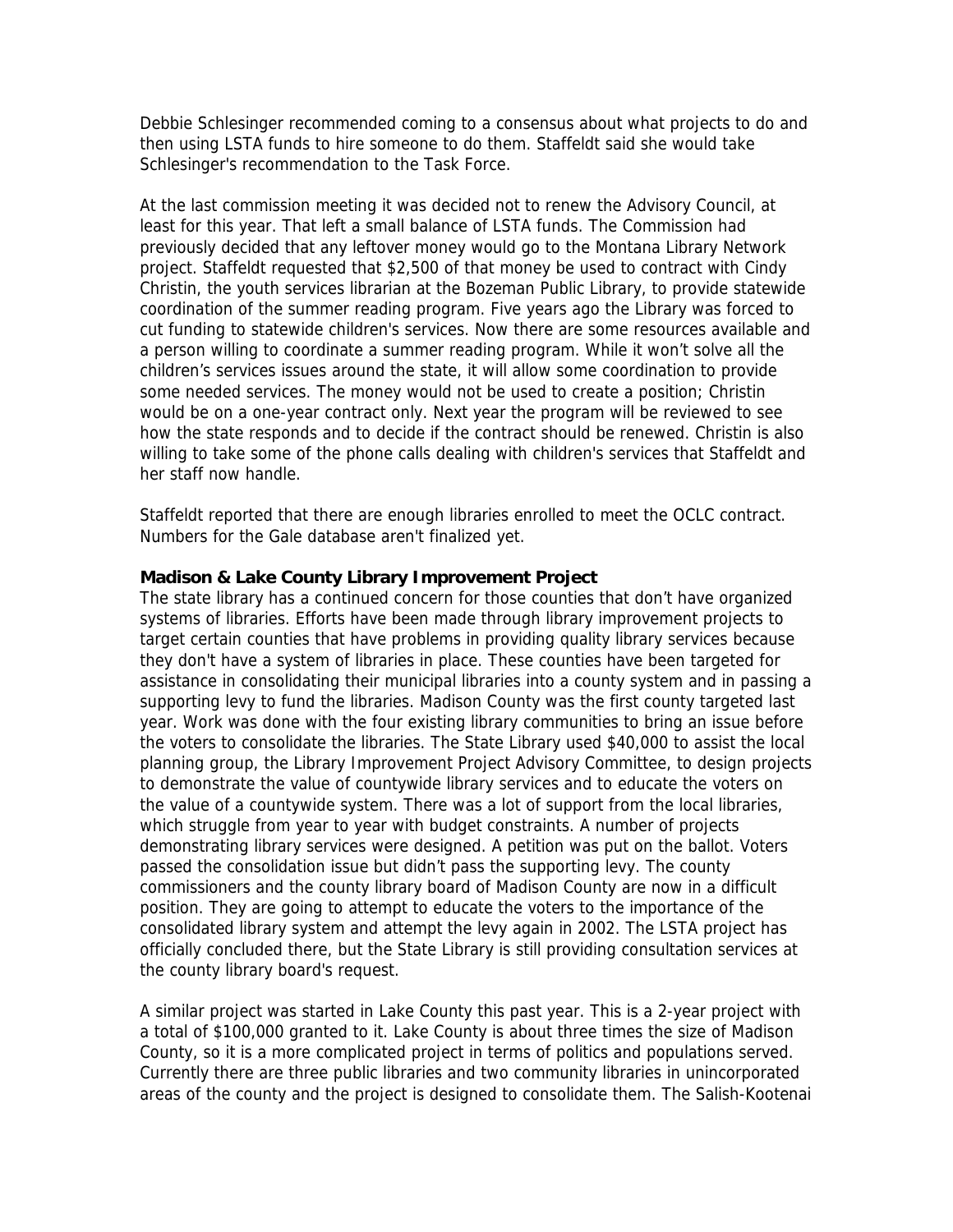College and Charlo High School have also been included in the project. Employees have been hired to do OCLC cataloguing and to open county libraries to residents to have access during the summer. A contract is being considered to have a circuit trainer travel through Lake County doing patron classes on accessing the Internet. Flyers have gone out to county residents promoting the library services that nobody seems to know about and emphasizing the summer reading programs. There is also a plan to help Lake County libraries have a web presence. A web page with a link to each library as well as to the LIP project is in the works.

The Sanders County Bookmobile may contract with Lake County to serve some of the rural areas that currently lack service. The Ronan city library has a Winnebago system that will be put on the web where it will be available to residents of Lake County. The web component of this is being supported by the LIP Project. Countywide drop boxes where residents could return books from any of the libraries in Lake County are being considered. Another thing being considered is the purchase of a Nautilus subscription, which is a book rating service that is available online and is complete with remote access.

## **Long Range Plan**

In 1997 the commission adopted a plan, which included all activities funded by state and federal funds, for the agency. A 5-year evaluation is required of libraries receiving federal funding, so at the beginning of the year an RFP was done for an evaluation study. Himmel & Wilson from Wisconsin were the evaluators chosen. They came to the State Library in May to do on-site interviews. Six focus groups about public library services and MLN were held around the state. They also met with two groups of Talking Book Library clients here and in Billings. After they returned to Wisconsin, Himmel & Wilson posted an online survey for academic and special librarians and one for school librarians. They then sent out a written survey to public librarians. Responses to the online surveys have been very good from schools and academics and public librarians are starting to return the mail surveys. All the interviews are completed and some excellent suggestions and ideas were received. Although Himmel & Wilson's report is not completed, they did summarize some of their findings. Confidence in the State Library is at a high level. There are some concerns in Eastern Montana about the survival of their libraries, and those concerns will need to be addressed. The full report, which will be available in August, should accurately reflect the opinions and thoughts of a large portion of Montana library patrons.

#### **Federation Reports**

Debbie Schlesinger announced that the Lewis & Clark Library is opening a new branch in East Helena in September. It will be a fully functioning branch located in the East Valley Middle School.

#### **Commission Goals & Objectives**

Randall reminded the Commission of the goals and objectives they had set at their retreat in Billings in October of 1999. Those goals include having a better understanding of all facets of the state library system, bringing unity to the Montana library community, encouraging more integration between school libraries and the rest of the library community, representing the best interests of the total library system and moving the